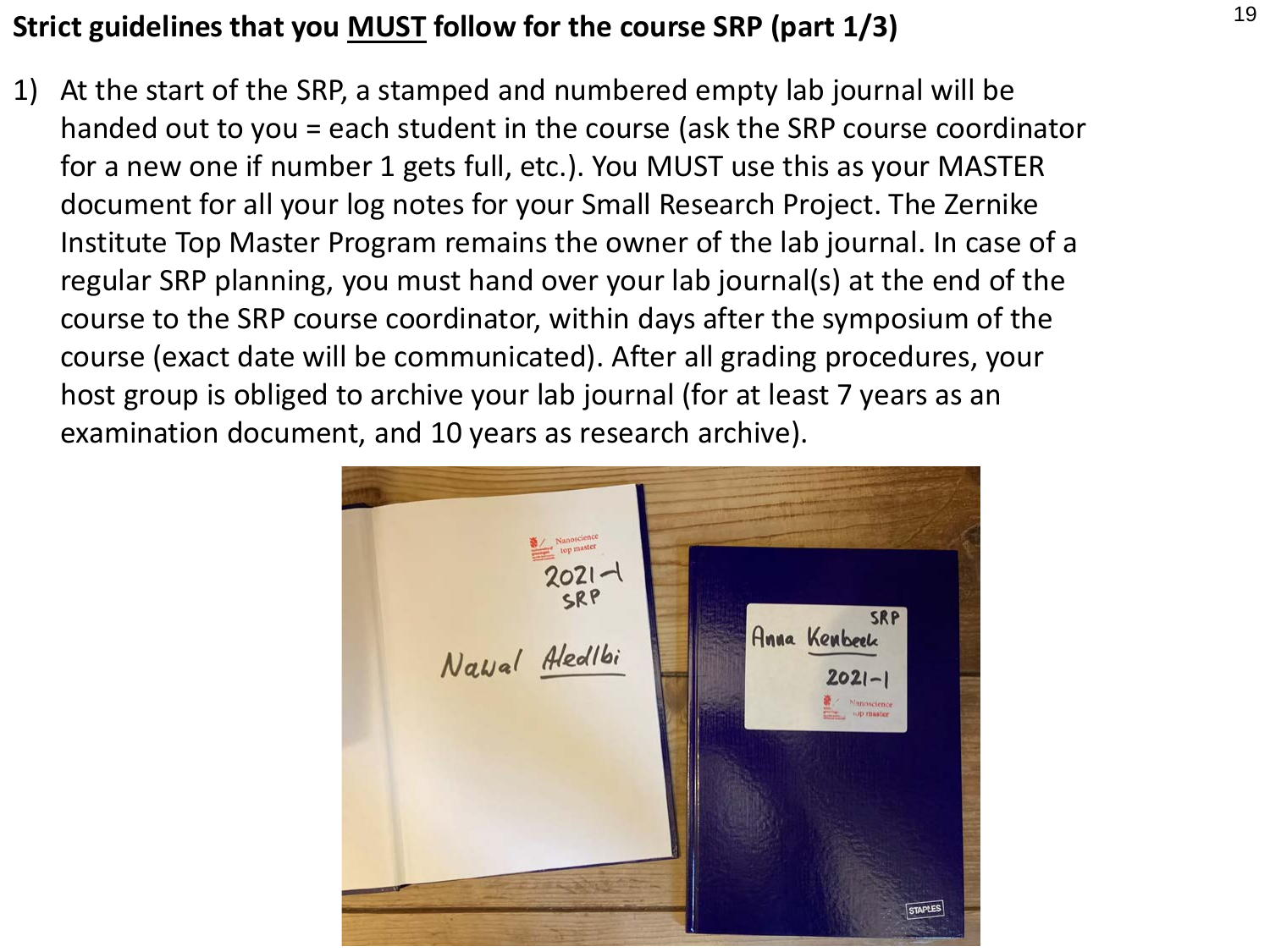## <sup>20</sup> **Strict guidelines that you MUST follow for the course SRP (part 2/3)**

- 2) During the first week of your project, you must inform your (daily) supervisor(s) about the fact that you must use a lab journal from the SRP course. Also, you must ask her/him for advice, and about the guidelines from the research group on how you must keep good log notes for your project. Make sure you know very well (from the start) what your research supervisor is expecting from you (in general, and in the area of documenting your work).
- 3) Your lab journal is an important document that will be reviewed by your supervisor and the SRP course coordinator at the end of this course, and the quality and level of its contents play a strong role in determining your grade for the course SRP.
- 4) The lab journal is your master document, that should reflect your research ideas, activities, and progress. You can make references from it to computer (log) files, prints of graphs in a binder, or data and notes in a long-term data storage (if in line with group RDMP plan). However, the master lab journal should be readable and make sense on its own, if you only read the master document.
- 5) You must number each (right) page. Never tear out a page.